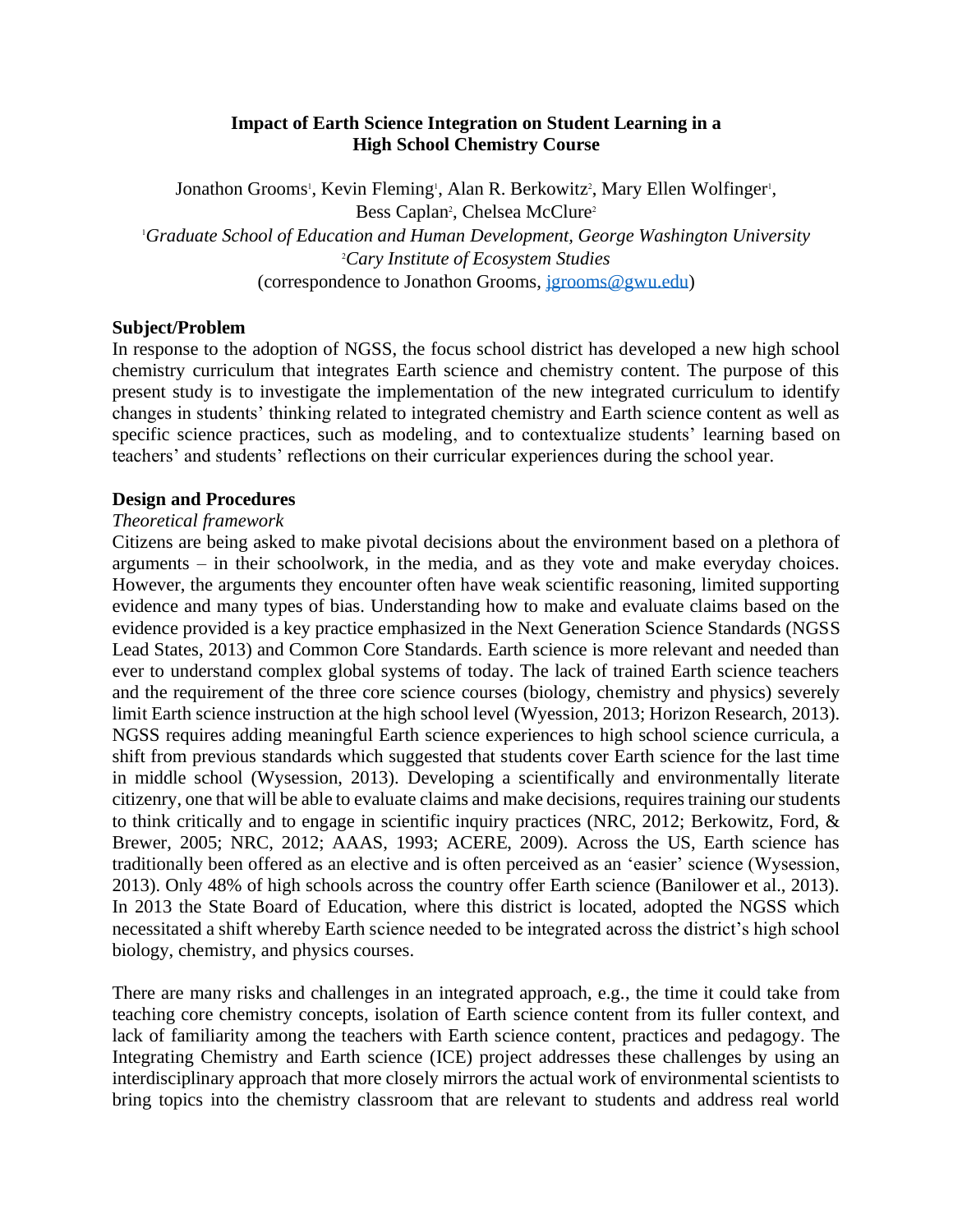problems. Our approach builds on the following hypothesized elements of success: 1) careful identification of topics suited to interdisciplinary exploration across Earth science and chemistry; 2) three dimensional pedagogy that is engaging, place- and real-world based; 3) combining first hand inquiry with exploration of research datasets from the local environment; 4) seamless integration into the core chemistry curriculum; 5) an R&D process with researchers and educators working with classroom teachers trying things out with their students; and 6) research and teacherdriven professional development, educative curriculum, readily available and high quality teacher resources, and sustained support to foster broad implementation.

# *Research Questions*

The data collected as part of this study address the following research questions:

- 1. To what extent do students develop content knowledge related to integrated chemistry and Earth science topics?
- 2. What evidence do students provide of their abilities to integrate their content knowledge with science practice, specifically modeling?
- 3. How do teachers' and students' reflections of their experiences contextualize any changes, or lack thereof, in students' achievement or abilities to integrate content knowledge and practices?

### *Methods and Data Sources*

This paper is part of a larger, three-year study to develop and implement a new integrated chemistry and Earth science curriculum for the district's high school chemistry course. Although the curriculum is being implemented across the district, within the present student the research team worked with a group of six *development team teachers* (DTT) to try out specific aspects of the curriculum, give feedback during implementation, and engage in revisions based on classroom experiences. These development team teachers agreed to participate in periodic professional development, reflection, and revision sessions throughout the 2018-2019 school year. Additionally, these teachers received classroom equipment and materials in advance and during PD to ensure their students could engage in all ICE related curriculum experiences (all other district teachers have since received these materials).

Data for this study are derived from three main sources: (a) student pre- and summative assessments for the ICE units, which provide evidence for changes in students' thinking related to integrated chemistry and Earth Science content; (b) student and teacher interviews about their curricular experiences during the school year, which provide data help contextualize student achievement data; and, (c) student learning artifacts collected from exemplar lessons. Student summative assessments were multimodal, comprised of single items and items clusters in multiple choice and constructed response formats. Two versions of the assessment were utilized, randomly assigned to students. A traditional version focused only on disciplinary core ideas, while an integrated version had items that included a disciplinary core idea and a science practice or crosscutting concept. A total of 64 students completed a matching pre-assessment and post-unit assessment.

It was important to gain the perspectives of the DTTs as well as the students in their classroom. Each of the six DTTs participated in a reflective interview at the end of the school year to recount their experiences implementing the ICE curriculum materials. Each interview was conducted in the teacher's classroom during after school hours and followed a semi-structured protocol;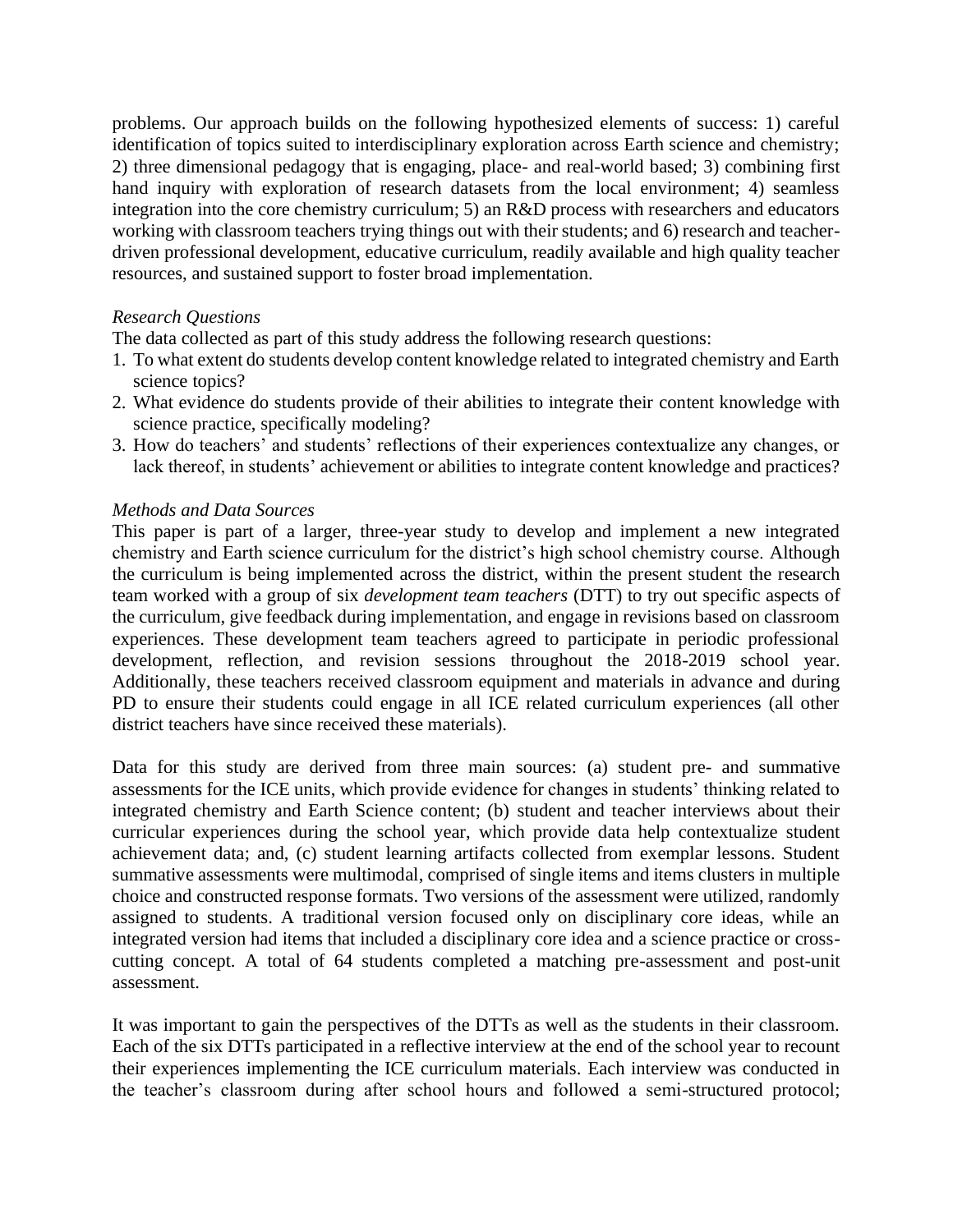interviews were audio recorded with durations ranging from 35-96 minutes. Additionally, twelve students were randomly selected (from among those consenting to participate in interviews) from development team teachers' classes to participate in one-on-one interviews to share their perspective of experiencing the integrated curriculum during the 2018-19 school year. We limited our selection of students to the development team teachers' classrooms in part due to the consent process. Each interview was conducted during the school day in an empty classroom to avoid distractions or external influences. Students were interviewed during their regularly scheduled science class period. Each interview followed a semi-structured interview protocol that was audio recorded, lengths ranged from 16-34 minutes.

### **Analysis**

Student learning data was analyzed from two sources: pre- and summative unit assessments and student learning artifacts. Students' unit assessments consisted of multiple-choice items and constructed response items. Multiple choice items were scored using a binary approach (correct/incorrect) and constructed response items were scored using researcher-generated rubrics. A 20% sample of the data was used to assess the validity of scoring criteria for the rubrics. Revisions were then made to the rubrics to alleviate inconsistencies or excluded criteria. Another random 20% sample of student assessments were used to assess interrater reliability. Interrater reliability was calculated using an intraclass correlation (ICC =  $0.98$ ), which indicated sufficient reliability (Landis & Koch, 1977) for the remaining assessments to be scored individually. Student assessment scores were then entered and analyzed using SPSS software to conduct paired- and independent-samples t-tests as relevant.

Student learning artifacts were scored using researcher-developed rubric using a model-based explanations framework (Zangori, Peel, Kinslow, Friedrichsen and Sadler, 2017). The rubric was divided into three sub-scores reflecting the three aspects of this framework: components, sequences, and explanations. Components are considered words, images or symbols used as pieces included in the model-based explanation. Sequences are cause and effect relationships demonstrating a linkage between two or more components. Explanations are multiple sequences linked together generating the model's explanatory power (Louca & Zacharia, 2012). Each subscore (components, sequences, explanations) were criterion-reference scored along a three-point scale (see Figure 1 for rubric). A 20% sample of the collected learning artifacts was used to assess the validity of the rubric's scoring criteria. Revisions to the rubric were made to refine criteria and address inconsistencies. Another random 20% sample was used to assess interrater reliability. Interrater reliability was calculated using an intraclass correlation (ICC<sub>components</sub> = 0.920; ICC<sub>sequences</sub> =  $0.955$ ; ICC<sub>explanation</sub> = 1.00), which indicated strong reliability of the rubric and agreement between raters (Landis & Koch, 1977) sufficient for independent scoring of the remaining learning artifacts. Student scores on the learning artifacts were then entered and analyzed using SPSS software to generate descriptive statistics and comparative tests between subscores.

Each interview transcript of the six participating teachers and twelve participating students were open coded by members of the research team. Open codes were then analyzed using a qualitative approach of the constant comparative method (Strauss & Corbin, 2008). Emergent themes were then generated for the teacher and student interview sets. Each theme represents important experiences and views of the teachers and students from across the school year during the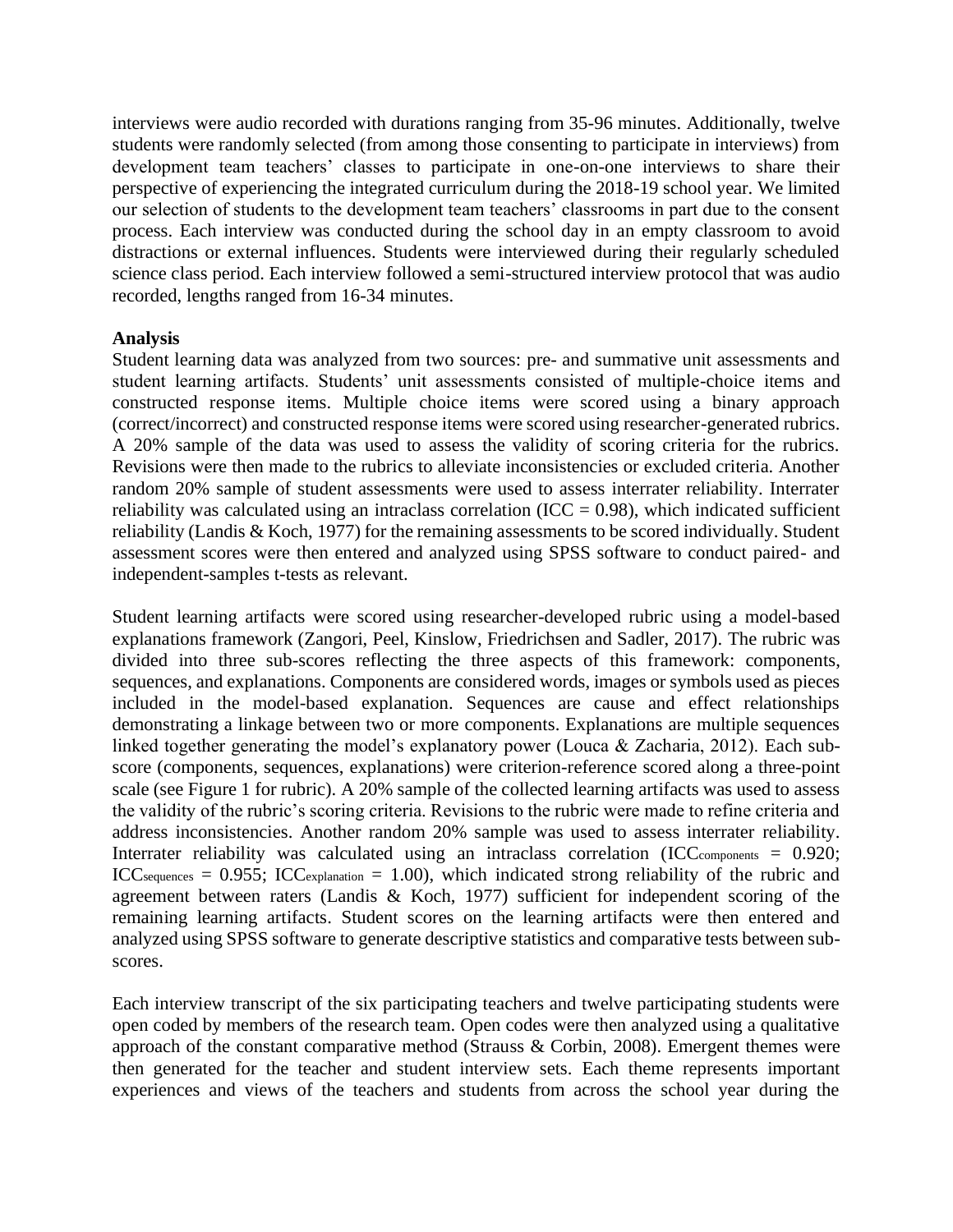implementation of the integrated curriculum. The resulting themes were compared across teacher and student groups and refined by the research team until a core set of thematic patterns emerged.

| <b>Components</b>   |                                                                                                              |  |  |  |  |
|---------------------|--------------------------------------------------------------------------------------------------------------|--|--|--|--|
| Level               | <b>Descriptor</b>                                                                                            |  |  |  |  |
| $\mathbf{0}$        | No relevant components included                                                                              |  |  |  |  |
| $\mathbf{1}$        | One component involving the occurrence of precipitation (e.g., rain, snow, ice)                              |  |  |  |  |
|                     | <b>OR</b>                                                                                                    |  |  |  |  |
|                     | One component involving a human interaction with the environment (e.g. car, truck, plow)<br><b>OR</b>        |  |  |  |  |
|                     | One component of a physical change occurring (e.g., cracks, holes, temp)                                     |  |  |  |  |
| $\mathbf{2}$        | More than one component from any combination of categories (precipitation, human,<br>physical change)        |  |  |  |  |
| 3                   | At least one component from each of the three categories (precipitation, human,<br>physical change)          |  |  |  |  |
| <b>Sequences</b>    |                                                                                                              |  |  |  |  |
| Level               | <b>Descriptor</b>                                                                                            |  |  |  |  |
| $\bf{0}$            | No sequences included                                                                                        |  |  |  |  |
| 1                   | Includes one sequence (link between two components) from either weathering or                                |  |  |  |  |
|                     | erosion or human activity                                                                                    |  |  |  |  |
| $\mathbf{2}$        | Includes two sequences, from more than one category of weathering, erosion, or human<br>activity             |  |  |  |  |
| 3                   | Includes one sequence from each category of weathering, erosion, and human-related<br>activity               |  |  |  |  |
| <b>Explanations</b> |                                                                                                              |  |  |  |  |
|                     | Level Descriptor                                                                                             |  |  |  |  |
| $\bf{0}$            | No links between sequences                                                                                   |  |  |  |  |
| 1                   | Repeated sequences (e.g., ice wedging, car traffic) cause potholes to get larger or more<br>potholes to form |  |  |  |  |
| $\boldsymbol{2}$    | Interaction between weathering and erosion cycles compounds the formation of<br>more/bigger potholes         |  |  |  |  |
|                     |                                                                                                              |  |  |  |  |

**Figure 1**. Pothole model-based explanation rubric

# **Findings**

Analysis of student learning data, via paired-samples t-test, indicated significant, positive growth in student achievement from the pre-test (M = 3.16) to the post-test (M = 5.02), t(63) = 6.78,  $p <$ .01,  $d = 0.85$ , with a notably large effect size. Follow-up analyses indicate that students made significant growth on both versions of the assessments with traditional-style items (paired samples t-test:  $t(25) = 5.01$ ,  $p < .01$ ,  $d = 0.98$ ) and integrated-style items (paired samples t-test:  $t(37) = 5.22$ ,  $p < .01$ ,  $d = 0.86$ ). Despite no initial differences in scores between the two versions on the preassessment, perhaps not surprisingly, students made greater gains on the traditional-style assessment items compared to the integrated-style assessment items pre-to-post (independent samples t-test:  $t(62) = 3.81, p < .01, d = 0.95$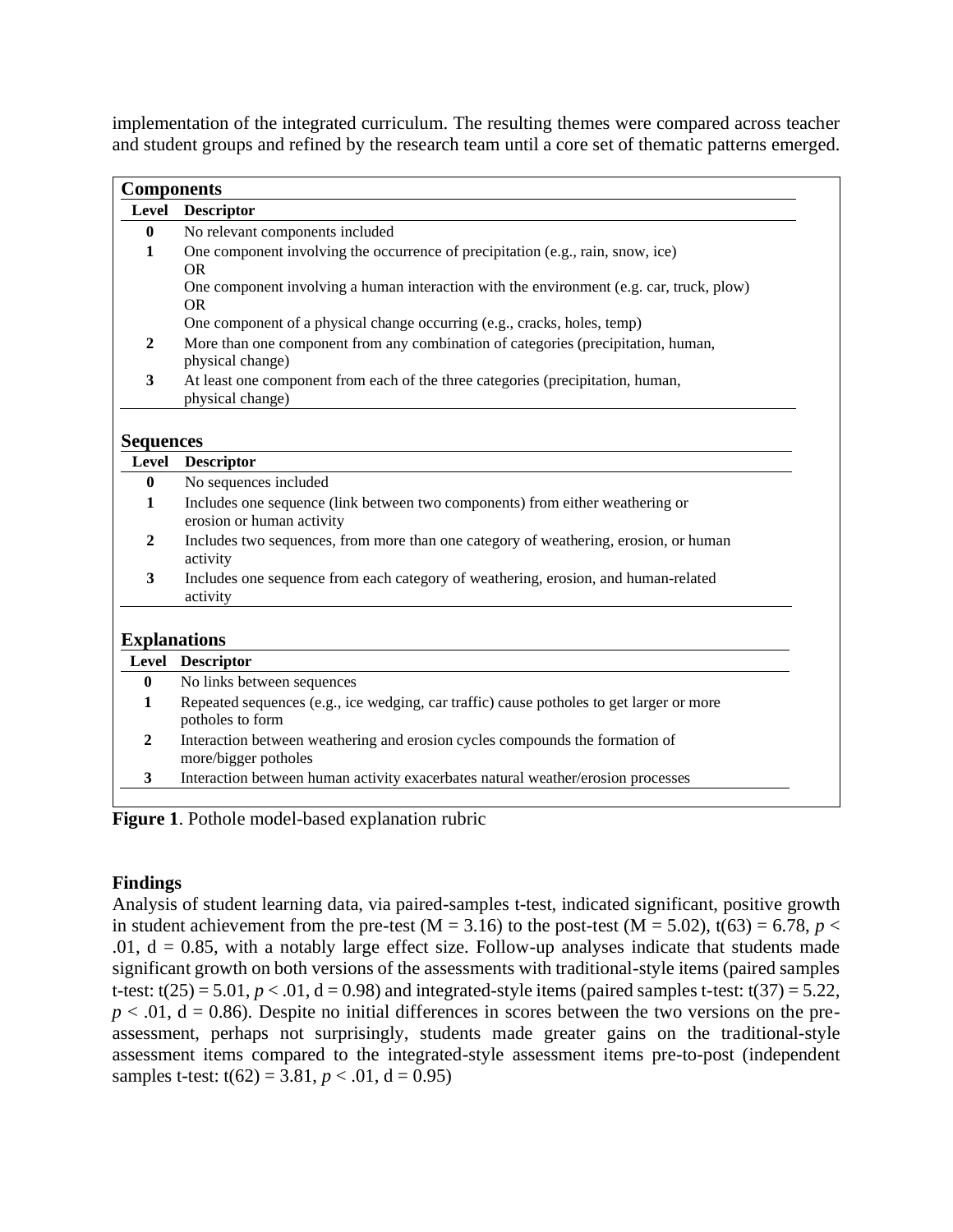Reviewing classroom artifacts does not provide pre-post growth data, however these artifacts do suggest that students are garnering experiences integrating science practices and disciplinary core ideas within the curriculum (see Figure 2). Students had an average total score of 4.4 out of 9 points. On a three-point maximum scale, students had the highest average score for components (2.58) followed by sequences (1.42) and explanations (0.44).

| Student Learning | Sample 1:<br>ole story line                                                                                                                                                                                                                                                                                                                | Sample 2:<br>Pothole story line<br>cnode<br>ROGO<br>bl6G                                                                                                                                                                                                                                                                                                                                                  | Sample 3:<br>Pothole story line<br>rged to cause the change in the road surfa<br>MOT INTEZIENS<br>198 DP IWW HEMIDERMURI<br>MEEZEN IN NINE<br><b>PELLIP FOODS</b>                                                                                                                                                                                             |
|------------------|--------------------------------------------------------------------------------------------------------------------------------------------------------------------------------------------------------------------------------------------------------------------------------------------------------------------------------------------|-----------------------------------------------------------------------------------------------------------------------------------------------------------------------------------------------------------------------------------------------------------------------------------------------------------------------------------------------------------------------------------------------------------|---------------------------------------------------------------------------------------------------------------------------------------------------------------------------------------------------------------------------------------------------------------------------------------------------------------------------------------------------------------|
| Interpretation   | Student engages in<br>explanation of the<br>phenomena using a general<br>narrative. Basic components<br>are included (e.g. car traffic,<br>precipitation, holes in the<br>road) but cause and effect<br>relationships or mechanistic<br>explanations are not<br>included. (Score:<br>$components = 3$ ; sequence=<br>0; explanation $=0$ ) | Student engages in<br>explanation of phenomena<br>incorporating concepts of<br>weathering and human<br>impacts with an emergent<br>use of descriptive model-<br>based explanations.<br>Components are linked<br>into cause and effect<br>relationships, but<br>sequences are not<br>incorporated into a<br>mechanistic explanation.<br>(Score: components $=3$ ;<br>$sequence = 2$ ; explanation<br>$= 0$ | Student engages in explanation<br>of phenomena incorporating<br>some concepts of weathering<br>and human impacts;<br>demonstrates emergent<br>proficiency in model-based<br>explanations where<br>components are linked with<br>cause and effect relationship<br>integrated into an explanation.<br>(Score: components = 3;<br>sequence = 2; explanation = 1) |

**Figure 2**. Classroom artifacts from student-experiences integrating core ideas and science practices indicate readiness for three-dimensional teaching and learning.

These descriptive statistics suggest that students succeeded in identifying components of the phenomenon within their model and struggled the most with articulating explanations of interactions between sequences. Students seem to have an emerging ability to identify cause and effect relationships as sequences related to the phenomenon. Additional pairwise Wilcoxon tests were performed between each of these aspects of the model-based explanation framework. The tests indicated that that students indeed performed significantly better at identifying components of the phenomena when compared to identifying cause and effect sequences within the phenomena  $(z = -6.11, p < .001)$  or including explanations of interactions between sequences  $(z = -6.01, p <$ .001). Similarly, students were better able to identify sequences of cause and effect relationships when compared to their ability to include explanations of the connections between sequences ( $z =$ -5.37, *p* < .001). While students tended to score higher with the more basic aspect of their models (components) than in the more rigorous aspects (explanations), these results taken together with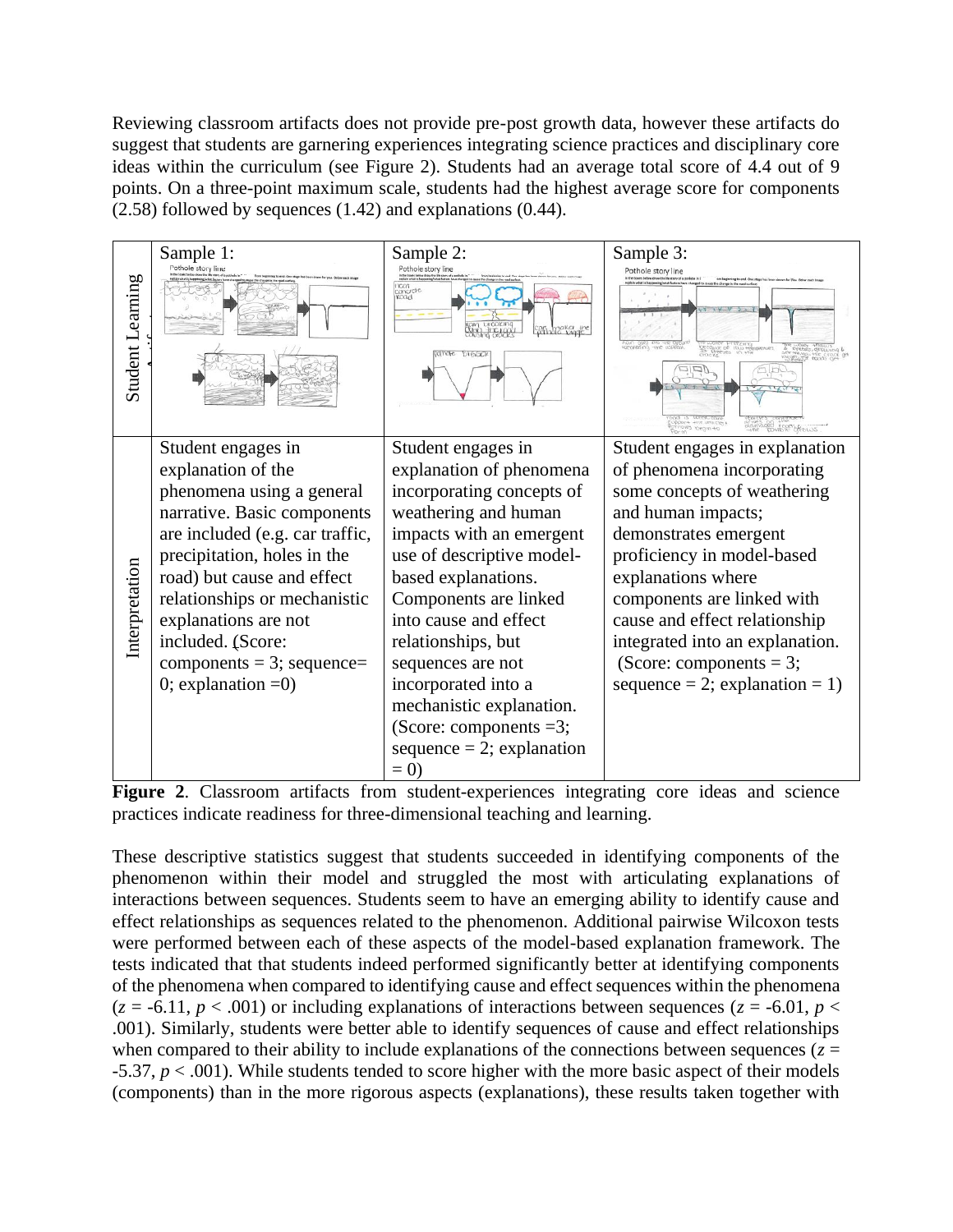the pre/post assessment data, suggest there is a degree of readiness or emerging proficiency among the major shifts in NGSS-based teaching and learning. Learning artifacts also provide supportive evidence that students are receptive toward experiencing pedagogy that is moving toward the facets of three-dimensional learning.

An analysis of student and teacher interviews reflect a similar pattern of receptivity and recognition of challenges in teaching and learning at this stage of implementation. Themes generated from the qualitative analysis are grouped into the broad categories of *synergies* (see Table 1) and *tensions* (see Table 2) to capture aspects of alignment and misalignment between the teachers' and students' experiences.

| Theme                                           | Teacher                                                                                                                                                                                | Student                                                                                                                                                                                                                                                                                            |
|-------------------------------------------------|----------------------------------------------------------------------------------------------------------------------------------------------------------------------------------------|----------------------------------------------------------------------------------------------------------------------------------------------------------------------------------------------------------------------------------------------------------------------------------------------------|
| Alignment of<br>topics                          | T3: Yeah I think the space,<br>like there are some students<br>who are really into like why<br>aren't we doing more space<br>stuff.                                                    | S2: I learned a lot it was from the periodic<br>table and then it connected to the stars and<br>the Big Bang and how Earth was made<br>and the different elements that stem from<br>that everything was sort of like<br>connected to each other I probably<br>wouldn't have known as much as I did |
| The importance<br>of metrics of<br>"doing well" | T2: What do you need for the<br>final? some of the stuff like<br>I thought this was really<br>coolI think it's cool but<br>again I'm thinking it wouldn't<br>be helpful for the final. | S4: I mean I try for the grade 'cause<br>apparently it's a requirement and that<br>matters to get into colleges and stuff                                                                                                                                                                          |

**Table 1**. Synergies between Teachers and Students.

Two synergistic themes that emerged are related to the *coherence of specific topics* (i.e., integration of Earth science and chemistry) and an emphasis on *metrics and success measures* (e.g., final exams or state tests). Related to these two themes, both teachers and students were able to articulate connections between various topics within the curriculum where chemistry and Earth science integration was attempted. With regard to the 'metrics' theme, both teacher and students placed high emphasis on accountability in terms of learning material for the purpose of testing or getting good grades. So, in this way, teaching and learning were each influenced by this extrinsic factor.

The two tension-related themes that emerged point to different views on the role of *local phenomena or data* and *teachers' classroom instruction*. One goal of the integrated curriculum was to leverage students' local context (e.g. their city or data collected from nearby locations) as an engaging feature of lessons. Teachers' and students' perception of this feature of the curriculum differed, with teachers' interpretation that students' lacked interest in this feature, but students indicating that the local connections did hold some interest. As may be expected, there was also a tension in how classroom instruction was perceived. Teachers' described classroom instruction that was interactive and included investigations (in alignment with the curriculum and target lesson), whereas students described the classroom as centering on notetaking and drillbased activities.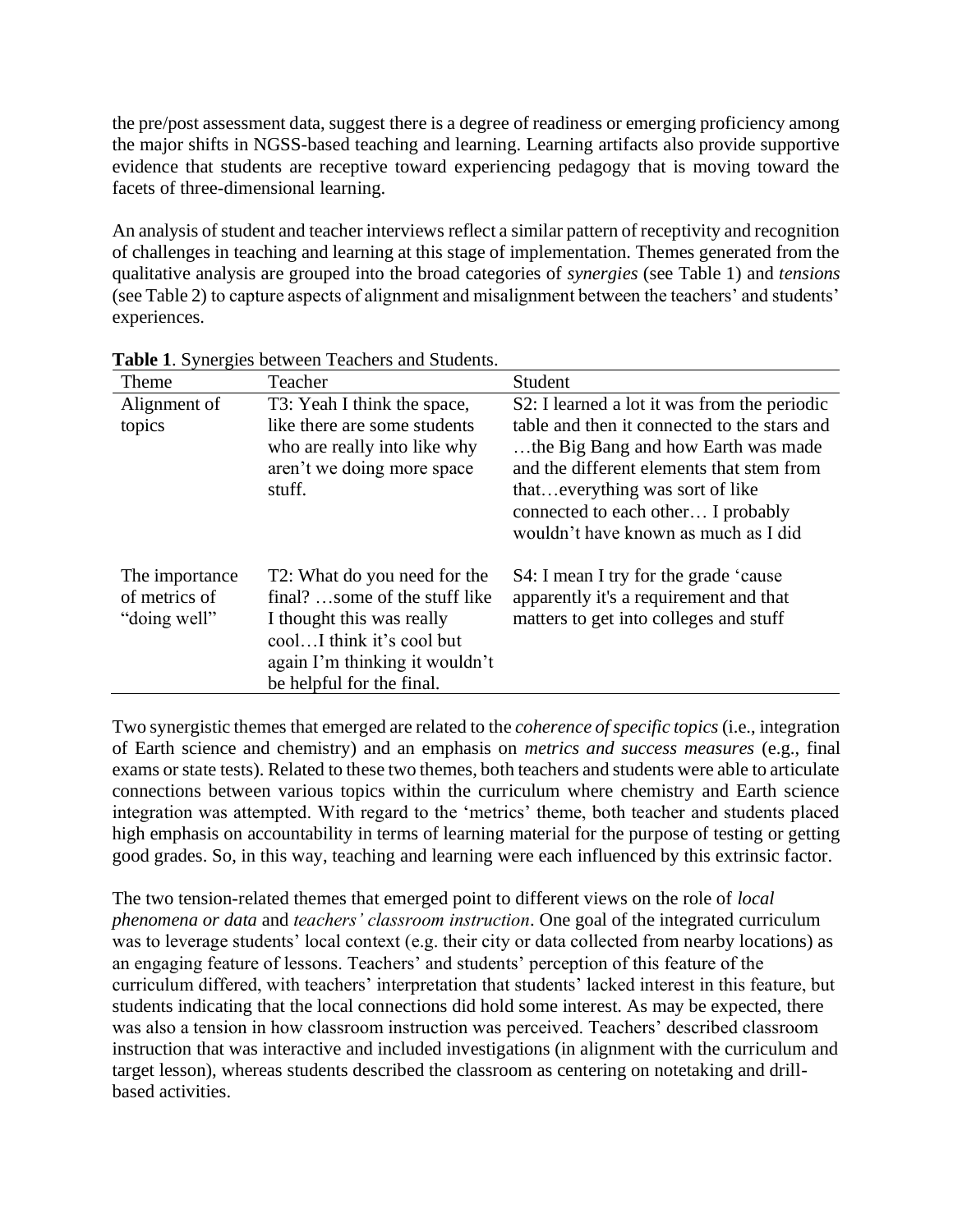| Theme                                       | Teacher                                                                                                                                                                                       | Student                                                                                                        |
|---------------------------------------------|-----------------------------------------------------------------------------------------------------------------------------------------------------------------------------------------------|----------------------------------------------------------------------------------------------------------------|
| Teacher's<br>approach to<br>instruction     | T3: like a lot of the times, there<br>has been some sort of<br>investigationit's not like just<br>a straight teacher demo, it's just<br>certain stations that just have<br>one set of things. | S5: we always do drill and then we go<br>right into notessometimes labs yeah.                                  |
| Role of local<br>phenomena or<br>local data | T2: to me they're more attracted<br>to sort of umm (pauses) what's<br>the word I'm looking<br>grandiosity than familiarity                                                                    | S2: I think it's always good to learn<br>about the area where you're fromI<br>think that would be interesting. |

**Table 2**. Tensions between Teachers and Students.

# **Conclusions**

Curriculum development is an important aspect of science teaching and learning as well as important for supporting efforts to move classrooms into alignment with new standards efforts. Therefore, understanding curriculum development and implementation from a variety of perspectives is a crucial aspect for successful reform efforts. Evaluating students' assessment data and classroom artifacts contextualized by teachers' and students' experiences highlight that some design features of a curriculum may not have the intended effects. For example*,* teachers felt that including local data might not induce further engagement in learning, thinking that large-scale or grand phenomena might be more effective*.* However, student responses suggested a preference for a more experiential connection to the local phenomena. This desire for more experiential learning is also seen in a tension between teacher approaches in implementing the curriculum and student learning preferences. Teachers described varied and somewhat limited use of hands-on instructional approaches while students expressed a desire to do more hands-on learning in place of the perceived more commonplace drill and lecture notes. This tension indicates that while curricular changes have been enacted, the adaptability toward the necessary pedagogical shifts to more student-centered, three-dimensional learning remains an area of focus.

This is further supported by the student data that indicate students' abilities to better respond to unidimensional items as opposed to multidimensional items. However, when given the opportunity to engage in a specific science practice, e.g. modeling a local phenomenon, students are able to demonstrate an emerging proficiency in integrating multiple dimensions of science learning. Collected learning artifact data demonstrate a degree of readiness to engaging in multi-dimensional tasks (e.g. model-based explanations). Students were more successful in incorporating the components aspect of their model-based explanations compared to sequences and explanations. This suggests students may be struggling with the higher learning demand those aspects impose or that there is a need for greater curricular interventions to improve their proficiency.

One synergism among students and teachers was a positive sentiment toward including Earth science within chemistry. Both valued examining the origin of the universe and the elements in an integrated fashion promoting meaningful conceptual connections. Teachers reported a perception that students responded more positively toward the space science aspects than the geologic science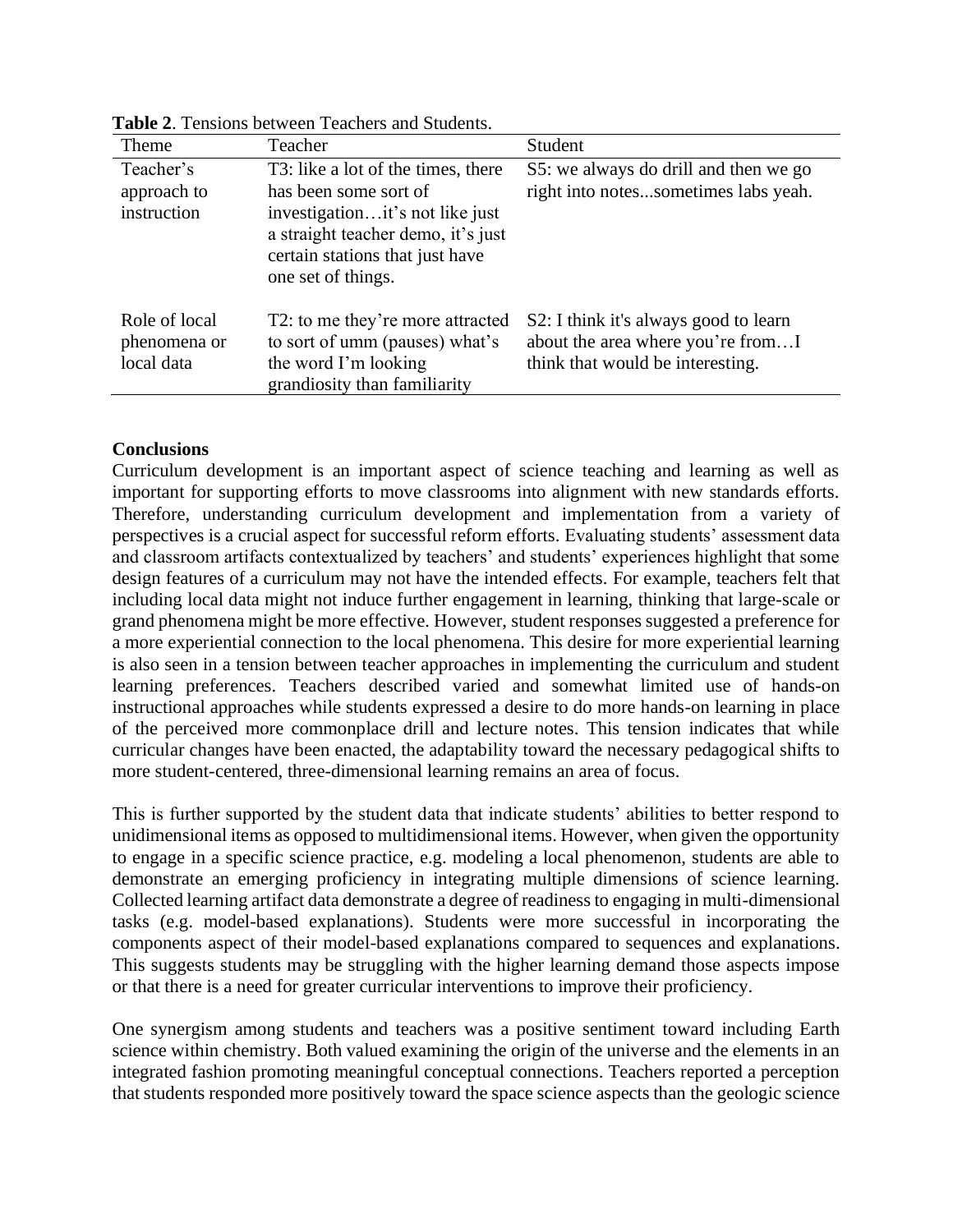across the units. Some students recalled prior learning of geologic science in middle school and enjoyed learning more about certain topics and building upon that knowledge. While most teachers commented positively toward integration of the two science disciplines, for some a tension remained in expressing consternation of such a major change in the course, favoring a singledisciplinary approach. This mixed reaction suggests that ongoing efforts in promoting integration and refining its enactment within the curriculum is need to support both teachers and students' confidence and agency with implementation efforts.

#### **Implications**

Supporting and leading curriculum development, implementation, and research is an important aspect in this era of systemic reform. Therefore, elucidating the intricacies within and between teachers and students at early stages of implementation can further inform curriculum revision and targeted professional learning support. The synergies between teachers and students can be used to build capacity, supporting common ground amid uncertainty in early years of implementation and counter-balance perceived tensions to enhance teacher practice and student learning. This work illustrates the utility of a curriculum integration and implementation effort that has the potential to serve as a catalyst for teachers to examine the various conceptual, pedagogical, cultural, and political dilemmas (Windschitl, 2002) that impact their practice and classroom learning environment. Assessment of student learning in this study suggests that students are displaying a degree of readiness with aspects of three-dimensional learning driven by NGSSrelated reform initiatives. Identifying successes and challenges in student learning data can provide clarity in adapting instructional decision making to support student learning. This work also has the potential to locate critical areas to develop research-based learning progressions in students' conceptual understanding, particularly in the context of an integrated approach to learning science (e.g. students' model-based explanations of erosion and weathering in the context of pothole formation).

### **Acknowledgement**

This work was supported by funding through the National Science Foundation, award number 1721163. The opinions expressed are those of the authors and do not represent the views of the Foundation.

#### **References**

- AAAS. 1993. *Benchmarks for Science Literacy*. Project 2061, American Association for the Advancement of Science. Oxford UP, Oxford.
- Advisory Committee for Environmental Research and Education (ACERE) (2009). *Transitions and Tipping Points in Complex Environmental Systems*. A Report by the NSF Advisory Committee for Environmental Research and Education.
- Banilower, E. R., Smith, P. S., Weiss, I. R., Malzahn, K. A., Campbell, K. M., & Weis, A. M. (2013). *Report of the 2012 national survey of science and mathematics education.* Chapel Hill, NC: Horizon Research, Inc
- Berkowitz, A., Ford, M., & Brewer C. 2005. A framework for integrating ecological literacy, civics literacy, and environmental citizenship in environmental education. *Environmental*